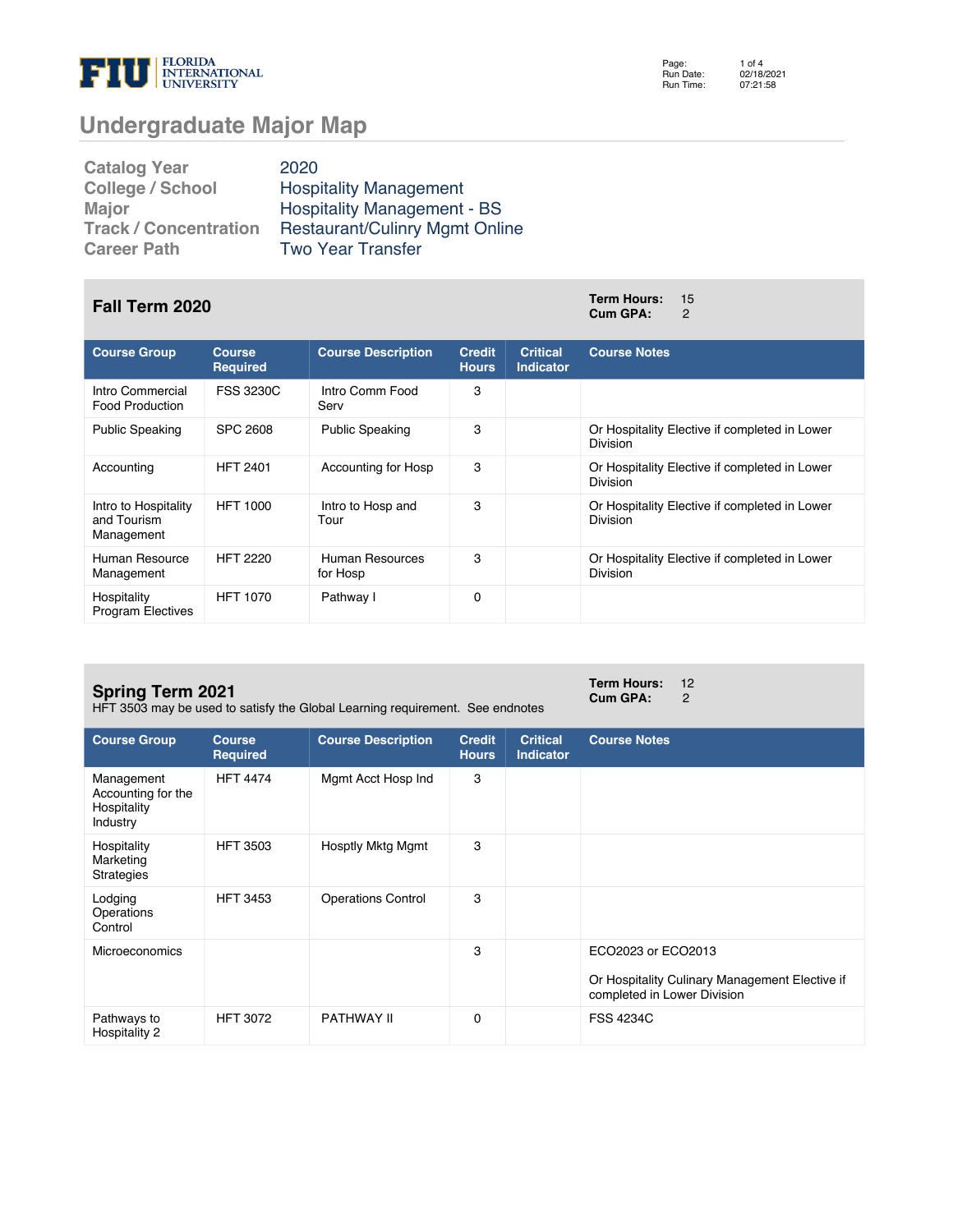

**Term Hours:** 6

**Cum GPA:** 2.75

#### **Summer Term 2021**

Use this semester to catch up on coursework if necessary.

| <b>Course Group</b>                     | <b>Course</b><br>Required | <b>Course Description</b> | <b>Credit</b><br><b>Hours</b> | <b>Critical</b><br><b>Indicator</b> | <b>Course Notes</b> |
|-----------------------------------------|---------------------------|---------------------------|-------------------------------|-------------------------------------|---------------------|
| Law for the<br>Hospitality<br>Industry  | <b>HFT 3603</b>           | <b>Hospitality Law</b>    | 3                             |                                     |                     |
| Advanced<br>Internship                  | <b>HFT 4945</b>           | Adv Intern Hsptly         | 0                             |                                     |                     |
| Hospitality<br><b>Program Electives</b> | <b>FSS 4106</b>           | Purchasing/Menu<br>Plan   | 3                             |                                     |                     |

### **Fall Term 2021 Term Hours:** 15

| <b>Course Group</b>                                         | <b>Course</b><br>Required | <b>Course Description</b> | <b>Credit</b><br><b>Hours</b> | <b>Critical</b><br><b>Indicator</b> | <b>Course Notes</b> |
|-------------------------------------------------------------|---------------------------|---------------------------|-------------------------------|-------------------------------------|---------------------|
| <b>Financial Analysis</b><br>in the Hospitality<br>Industry | <b>HFT 4464</b>           | Fin Anal Hosp Indust      | 3                             |                                     |                     |
| Restaurant<br>Management                                    | <b>HFT 3263</b>           | <b>Restaurant Mgmt</b>    | 3                             |                                     |                     |
| Culinary<br>Management<br><b>Required Courses</b>           | <b>FSS 4234C</b>          | Adv Food Prod             | 3                             |                                     |                     |
| Hospitality<br><b>Program Electives</b>                     | <b>HFT 4802C</b>          | <b>Catering Mgmt</b>      | 3                             |                                     |                     |
| Hospitality<br>Information<br>Technology                    | <b>HFT 2441</b>           | Hospitality Info Tech     | 3                             |                                     |                     |

#### **Spring Term 2022**

HFT 4323 may be used to satisfy the Global Learning requirement. See endnotes

**Term Hours:** 12<br>**Cum GPA:** 2 **Cum GPA:** 2

| <b>Course Group</b>                                   | <b>Course</b><br><b>Required</b> | <b>Course Description</b>       | <b>Credit</b><br><b>Hours</b> | <b>Critical</b><br><b>Indicator</b> | <b>Course Notes</b> |
|-------------------------------------------------------|----------------------------------|---------------------------------|-------------------------------|-------------------------------------|---------------------|
| Senior Seminar                                        | <b>HFT 4294</b>                  | Sr. Sem. Hosp.<br>Mgmt.         | 3                             |                                     |                     |
| Hospitality<br>Analytics and<br>Revenue<br>Management | <b>HFT 4413</b>                  | Hosp Analytics & Rev<br>Mgt     | 3                             |                                     |                     |
| Culinary<br>Management<br><b>Required Courses</b>     | <b>FSS 3242C</b>                 | Internatnl Cuisine              | 3                             |                                     |                     |
| Culinary<br>Management<br><b>Required Courses</b>     | <b>HFT 4833</b>                  | Culinary Innov and<br>Entrepren | 3                             |                                     |                     |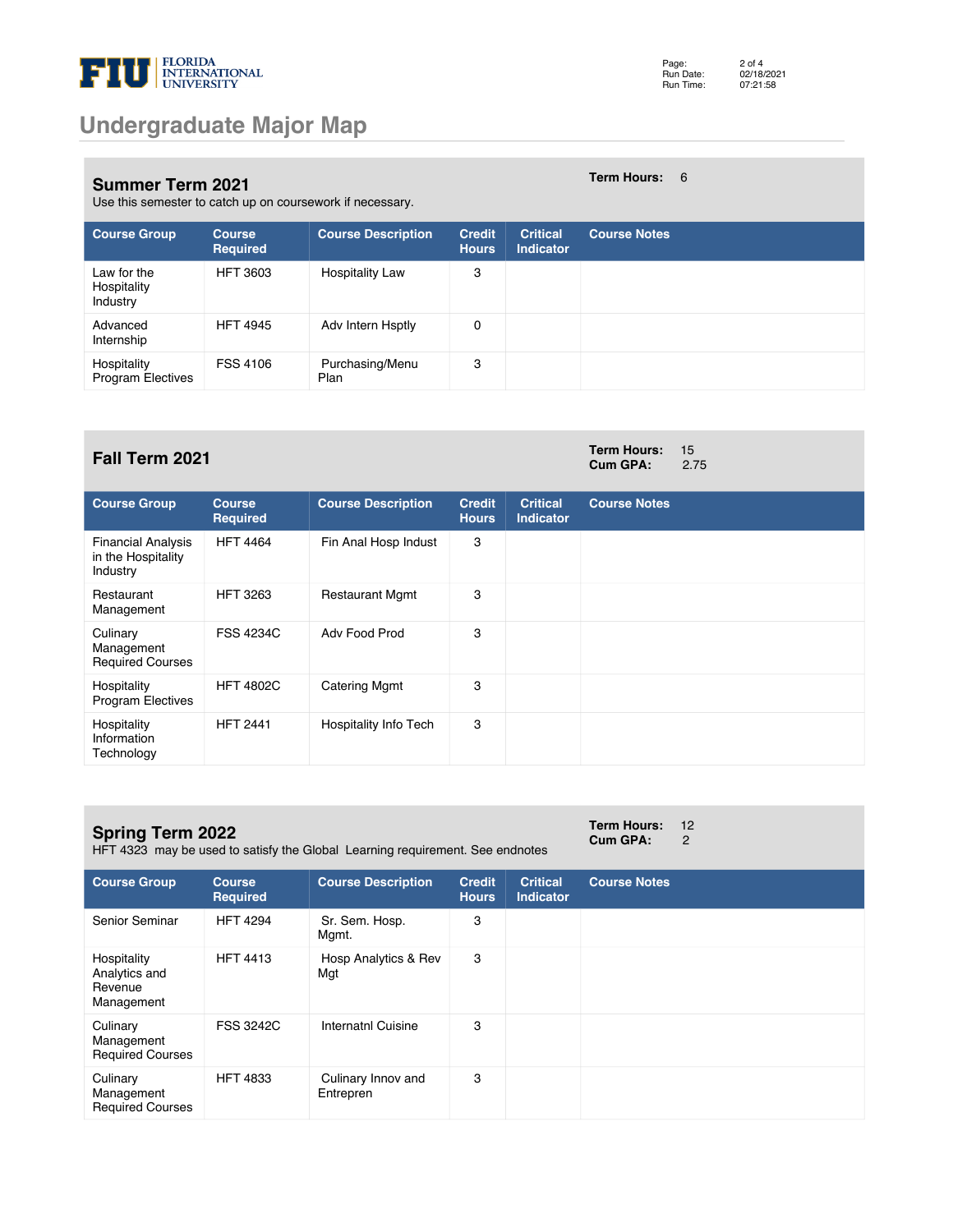

### **Undergraduate Major Map**

**Summer Term 2022**

**Cum GPA:** 2.75

Use this Semester to catch up on coursework if necessary.

Hospitality Industry Experience

### **General Requirements**

\*Critical Indicator is the minimum grade indicated in specific courses to demonstrate proficiency and progress in major. Earning less than the minimum grade is a trigger for a conversation with advisor.\*

Transfer students are assumed to have completed an Associates of Arts Degree from a Florida Public Institution or completed 60 credits and the University Core Curriculum Requirements.

In addition, the following courses are required of incoming transfer students:

Global Learning Requirement for Transfers: Transfers entering FIU Fall 2011 or later are required to take two Global Learning courses.

Those who meet University Core Curriculum Requirements prior to entering FIU

-Two Global Learning Discipline Specific Courses (One of the two may be a Global Learning Foundation Course chosen in consultation with your advisor)

Those who do not meet University Core Curriculum Requirements prior to entering FIU -One Global Learning Foundation Course (from the University Core Curriculum) -One Global Learning Discipline Specific Course

Transfer courses may not be used to meet the FIU Global Learning Requirement. For a list of Global learning courses: http://goglobal.fiu.edu

School of Hospitality and Tourism Management Selected Major Requirements:

Industry Experience Requirement: 1300 hours - A total of 1300 documented hours of hospitality/ tourism related practical training work experience is required. This includes 300 hours in HFT 4945 Advanced Internship. A minimum of 800 hours must be completed while enrolled in the degree program at FIU. The Advanced Internship must be track-related and approved by an advisor. Work experience documentation is required. Students with extensive industry management experience may apply for a waiver of the 1000 hour work experience and Advanced Internship.

Hospitality Management offers 6 majors and the option of a general Hospitality major. If one of the 6 majors is chosen, 4 specific major courses are required and 2 major related electives. If the general hospitality option is chosen, the electives may be chosen from any of the courses offered in our program. Students who do not take any of the 6 lower division prerequisites prior to transferring into FIU with 60 credits, will need to take 6 additional credits of major electives if a major is selected.

The 6 majors are:

Beverage Management Culinary Management Hotel/Lodging Management Restaurant/Foodservice Management